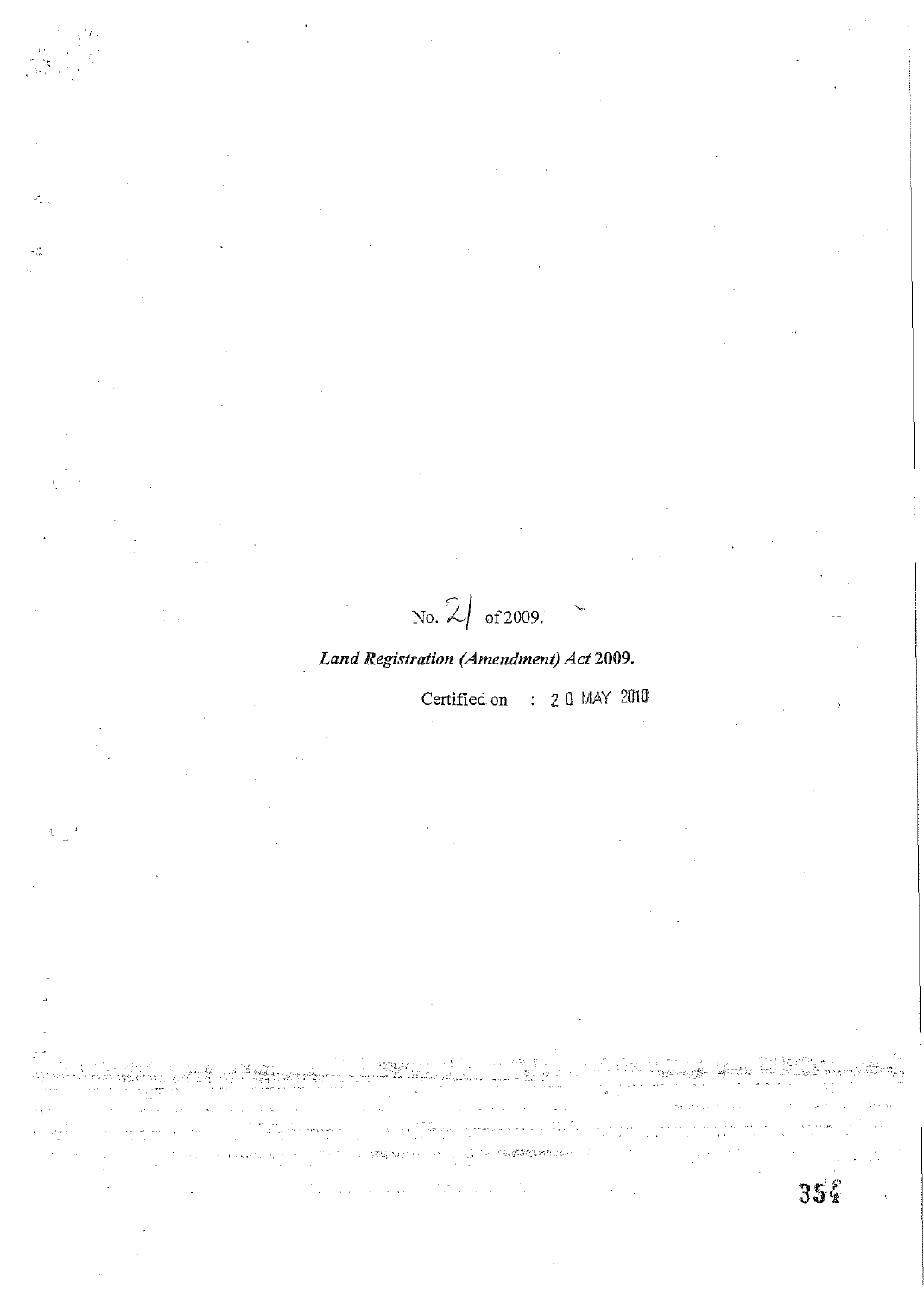

# No. of 2009.

*Land Registration (Amendment) Act 2009,* 

# ARRANGEMENT OF SECTIONS.

- 1. Compliance with Constitutional requirements.<br>2. Insertion of new Part IIIA.
- Insertion of new Part IIIA.
- 3. Interpretation (Amendment of Section 2) -

"absolute ownership"

"Adjusted Registration Plan" **"Court"** 

"customary land"

"customary owners"

"dealing"

"Deputy Registrar"

**"Director!!** 

"document"

"Final Registration Plan"

"good root of title"

**"interest" or "interest in land"** 

"land"

**"owner"** 

"Regional Surveyor"

"Register"

**J'register" or "registered"** 

"Registrar of Titles"

"Registration Plan".

4. Application.

 $355$ 

 $\frac{1}{2}$ 

5. New Section *34A.* 

# "34A. APPOINTMENT OF DIRECTOR OF CUSTOMARY LAND REGISTRATION.".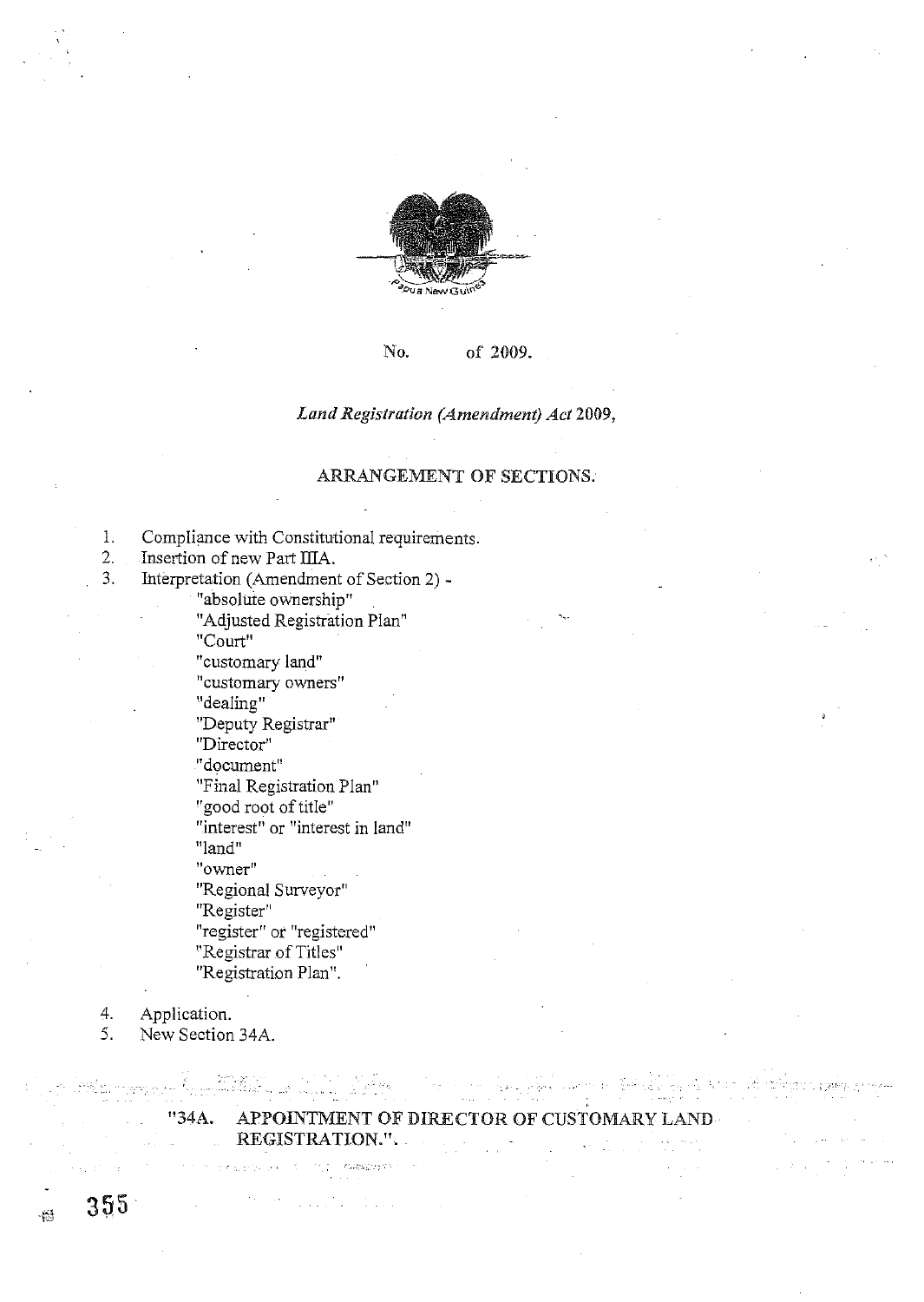6. New Section 34B.

"34B.· POWERS AND FUNCTIONS OF THE DIRECTOR OF CUSTOMARY LAND REGISTRATION.".

7. New Section 34C.

"34C. DUTIES, ETC., OF DEPUTY DIRECTOR.".

8. New Section 34D.

"34D. APPLICATION FOR REGISTRATON.".

9. New Section 34E.

"34E. VERIFICATION."

10. New Section 34F.

"34F. VERFICATION OF REGISTRATION PLAN.".

11. New Section 34G.

"34G. PUBLICATION OF REGISTRATION PLAN.".

12. New Section 34H.

"34H. ADJUSTED REGISTRATION PLAN.".

13. New Section 34I.

"341. OBJECTIONS TO REGISTRATION PLAN.".

14. New Section 34J.

"34J. FINAL REGISTRATION PLAN.".

15. New Section 34K.

*"34K.* REGISTRATION OF CLAN LAND.".

. "34L. ISSUE OF CERTIFICATE OF TITLE.".

-ii-

16. New Section 34L.

 $\label{eq:1} \mathcal{L}_{\mathcal{A}} = \mathcal{L}_{\mathcal{A}} \mathcal{L}_{\mathcal{A}} = \mathcal{L}_{\mathcal{A}} \mathcal{L}_{\mathcal{A}} \mathcal{L}_{\mathcal{A}} \mathcal{L}_{\mathcal{A}} \mathcal{L}_{\mathcal{A}} \mathcal{L}_{\mathcal{A}} \mathcal{L}_{\mathcal{A}}$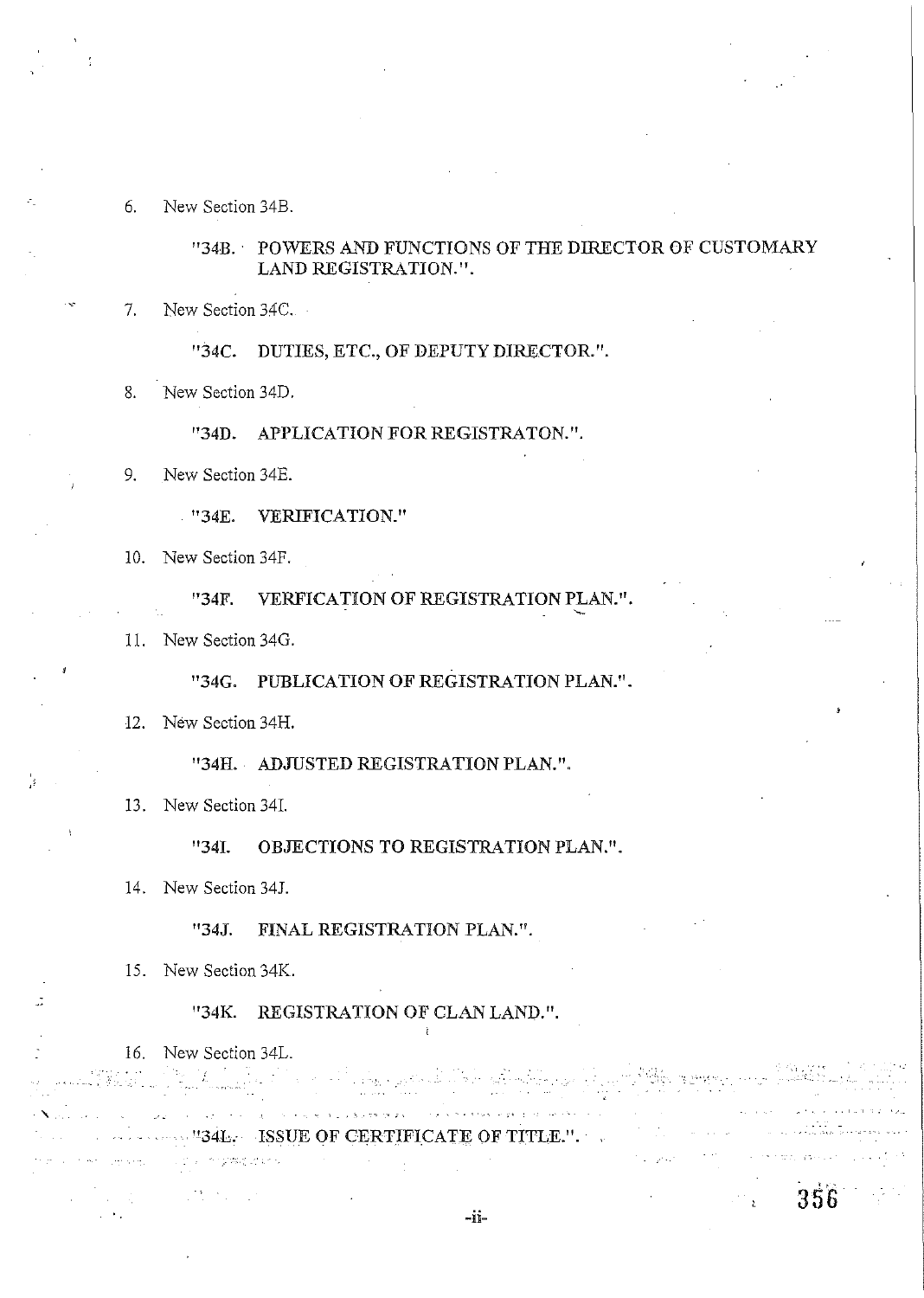17. New Section 34M.

"34M. EFFECT OF REGISTRATION.".

18. New Section 34N.

"34N. CUSTOM.".

19. New Section 340.

"340. LAND TRANSACTIONS.".

 $\hat{\chi}_{\rm eff}$ 

20. New Section 34P.

"34P. CONTROLLING LAND TRANSACTIONS.".

21. New Section 34Q.

 $\hat{r}$  ,  $\hat{r}$  ,  $\hat{r}$  ,  $\hat{\alpha}$ 

"34Q. UNLAWFUL OcCUPATION OF CLAN LAND.".

 $\hat{\mathcal{A}}$  and  $\hat{\mathcal{A}}$ 

- is denoted in  $\mathbb{R}^n$  . Suppose the equal of the set of a matrix  $g^2$  , and

 $\pm$  30  $\pm$  30  $\pm$  30  $\pm$  30  $\pm$ 

 $\label{eq:3.1} \frac{1}{\sqrt{2}}\left(\frac{1}{\sqrt{2}}\right)^{2} \left(\frac{1}{\sqrt{2}}\right)^{2} \left(\frac{1}{\sqrt{2}}\right)^{2} \left(\frac{1}{\sqrt{2}}\right)^{2} \left(\frac{1}{\sqrt{2}}\right)^{2} \left(\frac{1}{\sqrt{2}}\right)^{2} \left(\frac{1}{\sqrt{2}}\right)^{2} \left(\frac{1}{\sqrt{2}}\right)^{2} \left(\frac{1}{\sqrt{2}}\right)^{2} \left(\frac{1}{\sqrt{2}}\right)^{2} \left(\frac{1}{\sqrt{2}}\right)^{2} \left(\$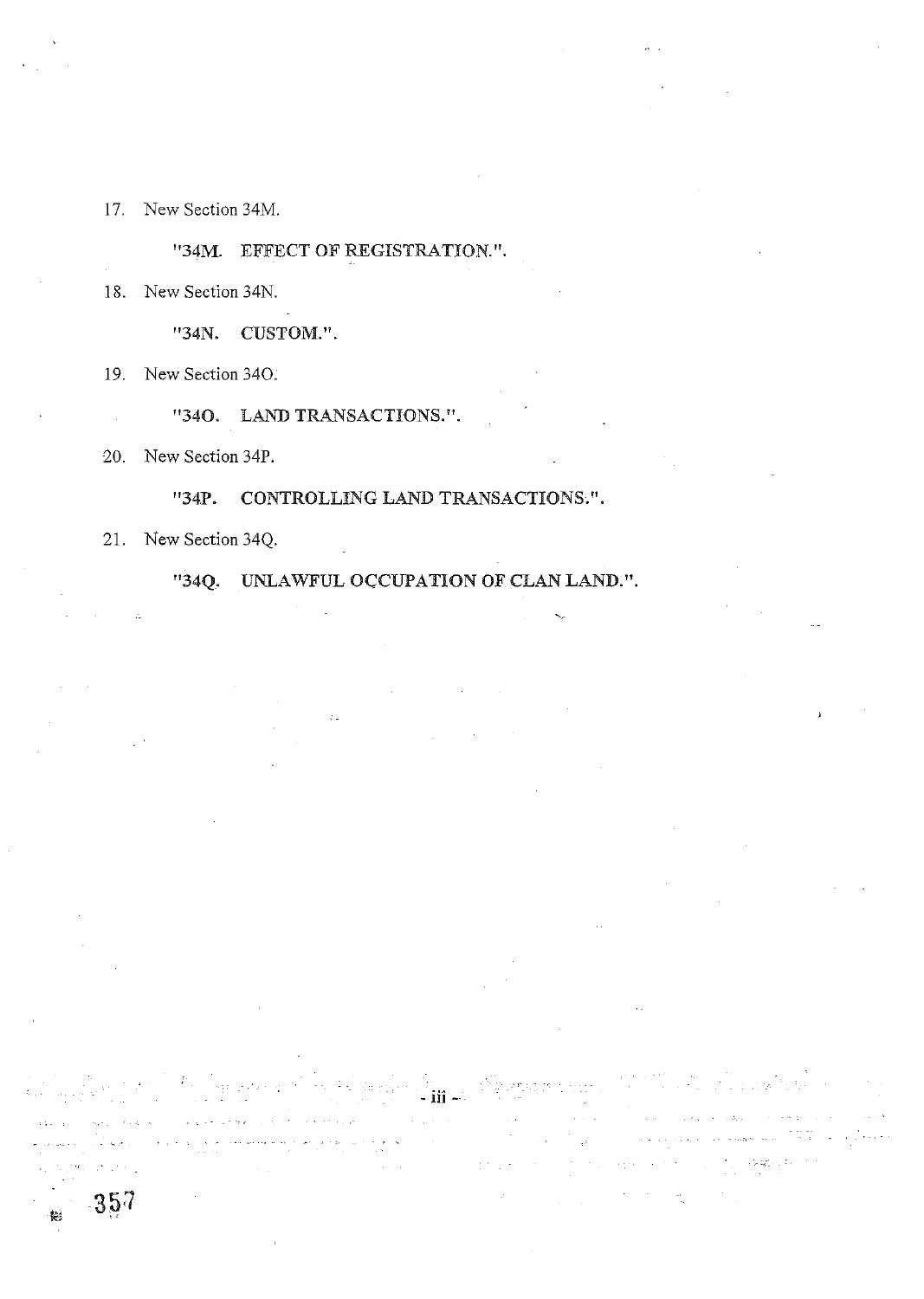

**" .** 

#### AN ACT

#### entitled

## *Land Registration (Amendment) Act 2009,*

- Being an Act to amend the *Land Registration Act* (Chapter 191) to apply and give effect to the National Goals and Directive Principles of the *Constitution* as they relate and apply to ownership of lands held under customary tenure and dealings in those lands, and in particulars to -
	- (a) allow development to take place primarily through the use of Incorporated Land Groups; and .
	- *(b)* encourage traditional villages and communities to remain as viable units of Papua New Guinea society, and for active steps to be taken to improve their culture, social economic and ethical quality; and
	- $(c)$  promote and facilitate the registration of land held under customary law.

MADE by the National Parliament to come into operation in accordance with a notice published in the National Gazette by the Head of State, acting with, and in accordance with, the advice of the Minister.

# 1. COMPLIANCE WITH CONSTITUTIONAL REQUIREMENTS.

2. 1998年 - 1999年<br>1990年 - 1990年 - 1990年 - 1990年

;  $\frac{1}{\epsilon}$ 

(1) . The Act, to the extent that it regulates or restricts a right or freedom referred to in Subdivision III.3.C of the *Constitution*, namely -

> *(a)* the freedom from arbitrary search and entry conferred by Section 44 of the *Constitution;* and

> > 358

- *(b)* the right to privacy conferred by Section 49 of the *Constitution;* and
- ( *c)* the right to freedom of movement conferred by Section 52 of the *Constitution,*

is a law that is made for the purpose of giving effect to the public interest in public welfare and public order.

(2) For the purposes of Section 29 ofthe *Organic Law on Provincial Governments and Local-level Governments*, it is declared that this law relates to a matter of national interest.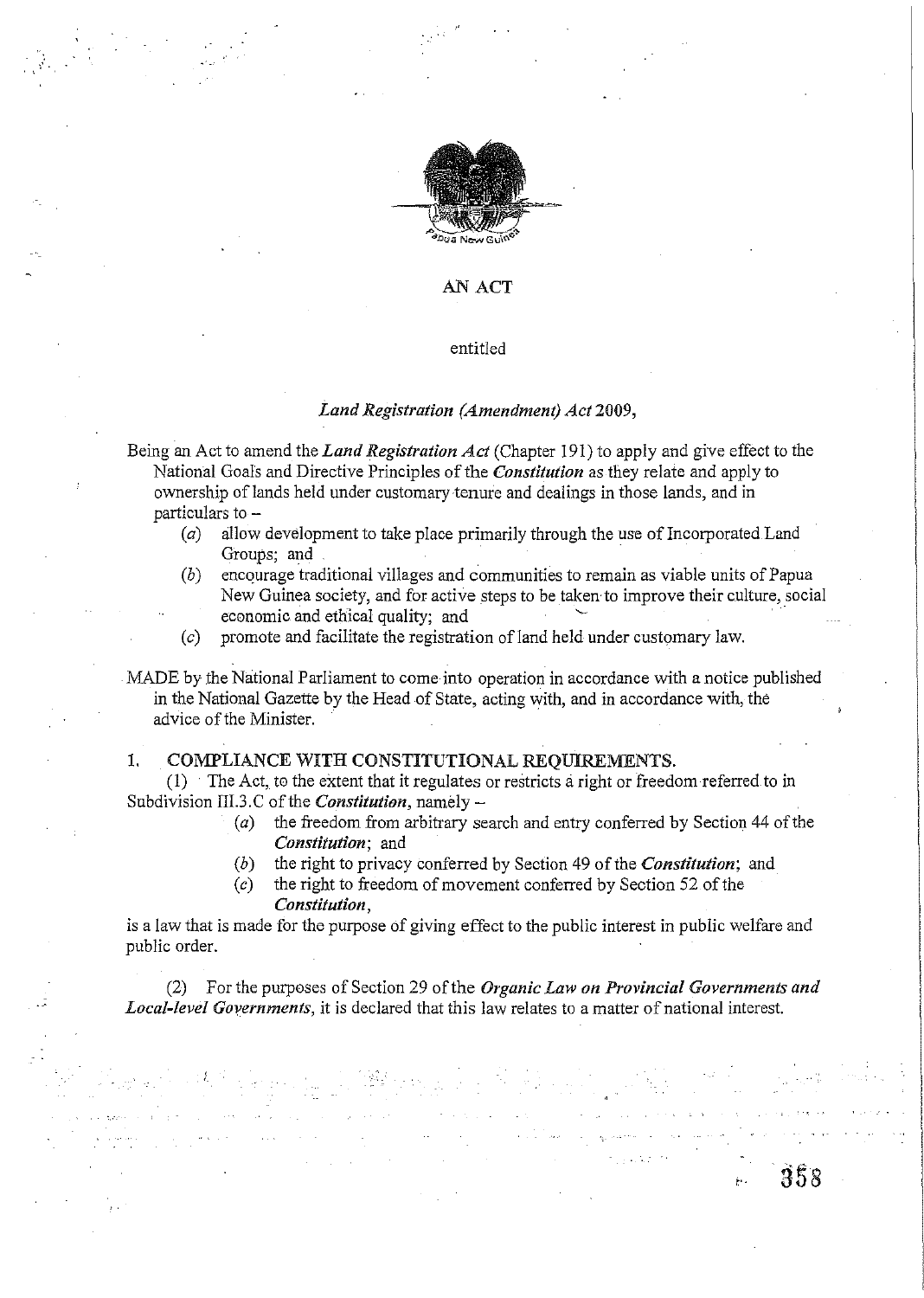#### 2. INSERTION OF NEW PART IIIA.

The Principal Act is amended by inserting after Part III the following new part:-

# "PART IIIA. - REGISTRATION OF CUSTOMARY LAND.".

#### 3. INTERPRETATION (AMENDMENT OF SECTION 2).

Section 2 of the Principal Act is amended by inserting the following definitions in their respective alphabetical order-

- "absolute ownership" means a title which is not dependent upon any higher title but which may be subject to and qualified by an interest derived from or dependent on that title;
- "Adjusted Registration Plan" means an Adjusted Registration Plan prepared under Section 13;

"Court" means the Land Court;

- "customary land" means land that is owned or possessed by virtue of rights ofa possessed kind and regulated by custom;
- "customary owners" means a land, lineage, family, extended family or other group of persons who hold, or are recognized under custom as holding, rights and interests in customary land, and includes a land group incorporated under the *Land Groups Incorporation Act* (Chapter 147);

"dealing" means a disposition of a derivative interest in land and includes a lease, surrender, mortgage, charge, discharge, easement and similar interests;

"Deputy Registrar" means a Deputy Registrar of Customary Land appointed under Section 5;

"Director" means the person appointed as Director of Customary Land Registration and tenure conversion under Section 5;

- "document" means any writing relating to land whether of a formal nature or otherwise;
- "Final Registration Plan" means a Final Registration Plan prepared under Section 15; "good root of title" means a document or other source from which title to the interest claimed is traced;

"interest" or "interest in land" means -

(a) a legal or equitable interest in land; or

(b) a right, power or privilege over, in or in connection with land;

"land" means the soil and everything above and below the soil and includes -

- $(a)$  land below low-water mark and within jurisdiction; and
- *(b)* land covered with water; and
- $(c)$  rights to rivers and streams;

359

 $-823$ 

- "owner" in relation to land, means a person or group entitled to an absolute ownership of the land;
- "Regional Surveyor" means a person appointed by the Department responsible for land matters to be a Regional Surveyor, and, in respect of a province, means the Regional Surveyor for that province;

:'Register" means the Register of Clan Land established under Section 5;

"register" or "registered", in relation to a matter affecting an interest in land means -

(a) the entry of the matter in the Register; and  $\omega = \sqrt{\lambda}$  $\sim 100$ 

 $-2 -$ 

(b) the endorsement of the matter in the instrument of title of the interest;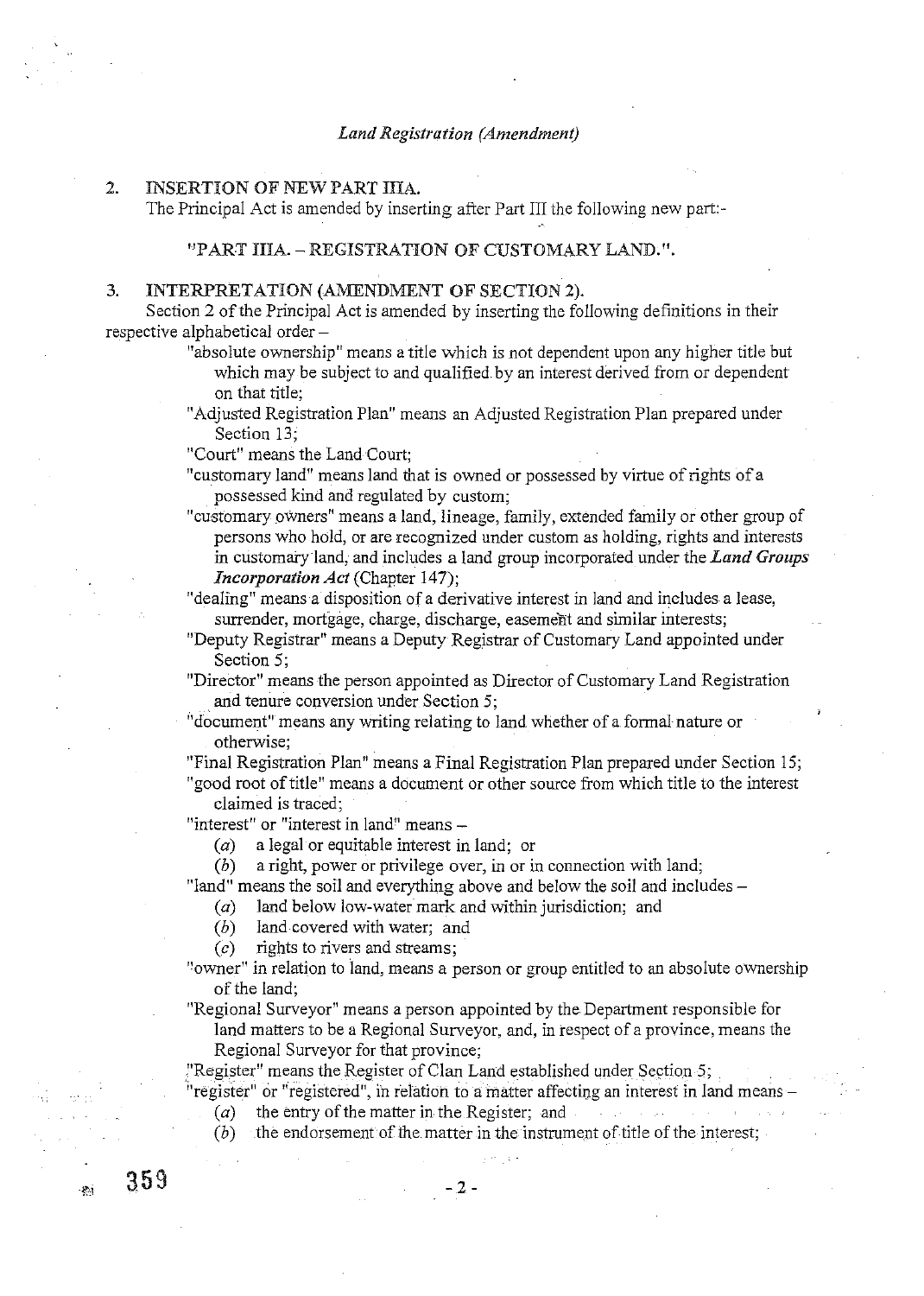'.,'.

"Registrar of Titles: means the person appointed Registrar of Titles under the principal Act;

"Registration Plan" means a Registration Plan prepared under Section 19.

#### 4. APPLICATION.

(I) This Act binds the State.

(2) All customary land in Papua New Guinea is subject to this Act.

#### S. NEW SECTION 34A.

The Principal Act is amended by adding the following new section after Section 34 -

# "34A. APPOINTMENT OF DIRECTOR OF CUSTOMARY LAND REGISTRATION.

The Minister may, by notice in the National Gazette appoint a Director of Customary Land Registration and such Deputy Directors as necessary." .

# 6. NEW SECTION 34B.

The Principal Act is amended by adding the following new 'section after Section 34 -

## "34B. POWERS AND FUNCTIONS OF THE DIRECTOR OF CUSTOMARY LAND REGISTRATION.

"(1) The Director shall be responsible for dealing with applications for customary land registration.

 $'(2)$  In addition to any other powers given to him under this Act, the Director may -

- $(a)$  require any person to produce any document in his possession or control relating to any land or dealing in land; and
- $(b)$  summon any person to appear before him to give information or explanation relating to any land or dealing in land; and
- (c) screen, vet, verify and ensure compliance with all legal requirements pertaining to registration of customary land or dealing in such land and related matters; and
- (d) administer an oath or affirmation or take a statutory declaration and require that any proceeding, instrument, information or explanation relating to or affecting land or any dealing in land be verified on oath or affirmation or by statutory declaration; and
- *(e)* by himself or his agent enter upon and land for purposes in connection with this Act; and

*if)* order that any costs, charges or expenses incurred by him or  $\sim$  "..." an by any person in or in connection with any investigation or hearing held by him for the purposes of this Act be borne by **Angle 2.5 any such person and in such proportion as he thinks fit.**  $\label{eq:2} \begin{array}{ll} \mathbb{E}[\mathcal{A}^{\mathcal{A}}_{\mathcal{A}}] & \mathbb{E}[\mathcal{A}^{\mathcal{A}}_{\mathcal{A}}] & \mathbb{E}[\mathcal{A}^{\mathcal{A}}_{\mathcal{A}}] & \mathbb{E}[\mathcal{A}^{\mathcal{A}}_{\mathcal{A}}] & \mathbb{E}[\mathcal{A}^{\mathcal{A}}_{\mathcal{A}}] \\ \mathbb{E}[\mathcal{A}^{\mathcal{A}}_{\mathcal{A}}] & \mathbb{E}[\mathcal{A}^{\mathcal{A}}_{\mathcal{A}}] & \mathbb{E}[\mathcal{$ المتحارب والمعاقبة العهداء المعاقبات

 $\mathcal{L}_{\rm{max}}$  and  $\mathcal{L}_{\rm{max}}$ 

-3- **360** 

 $\mathcal{E},t^{\,\prime}$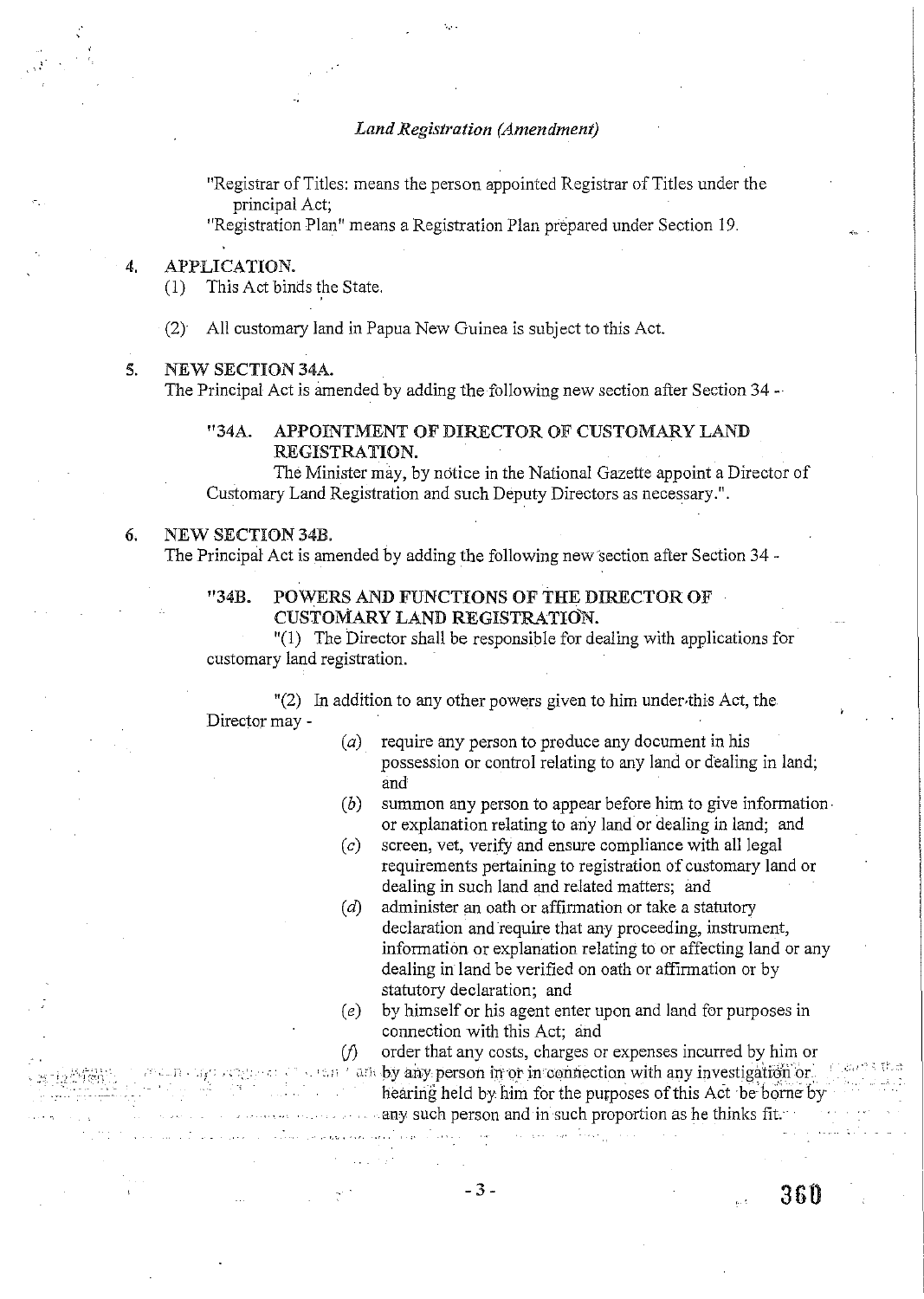"(3) A person who -

- $(a)$  refuses or neglects to produce any document in his possession or control; or
- (b) refuses or neglects to appear and give information or explanation; or
- (e) knowingly misleads or deceives the Director; or
- (d) knowingly makes a false oath, affirmation or declaration; or
- (e) willfully obstructs or prevents the Director or his agent from entering upon any land; or
- $(f)$  willfully refuses or neglects to pay any costs, charges, or expenses as ordered by the Registrar,

is guilty of an offence.

Penalty: Imprisonment for a term not exceeding two years or a fine not exceeding K2000.00 or both.

#### 7. NEW SECTION 34C.

The Principal Act is amended by adding the following new section after Section  $34-$ 

#### "34C. DUTIES, ETC., OF DEPUTY DIRECTOR.

"(1) A Deputy Director has the duties, powers and functions as assigned to him by the Director.

"(2) A duty, power or function carried out by a Deputy Director has the same force or effect as if it were or had been carried out by the Director.".

#### 8. NEW SECTION 34D.

 $L_{\rm m}$ 

The Principal Act is amended by adding the following new section after Section  $34-$ 

#### "34D. APPLICATION FOR REGISTRATION.

"(1) Subject to this Act, representatives of the Incorporated Land Group may apply to the Director in the prescribed form for registration of ownership of customary land or an interest in customary land.

"(2) The application for registration shall include a registration plan -

- $(a)$  describing the land or parcels of land owned absolutely under customary tenure by the customary group including, its boundaries; and
- (b) where necessary, the names of such individuals or customary groups which established derivative interests in the land, including the boundaries of the parcels of such land and the nature of the interest.

"(3) The Registration Plan shall be in such form and shall contain such particulars as, are prescribed. And which are provided in the contribution of the state of the same in in the training The,Principal Act is amended by adding the following new section after Section 34 – 9.NEWSECTION34E. "

 $361$  - 4 -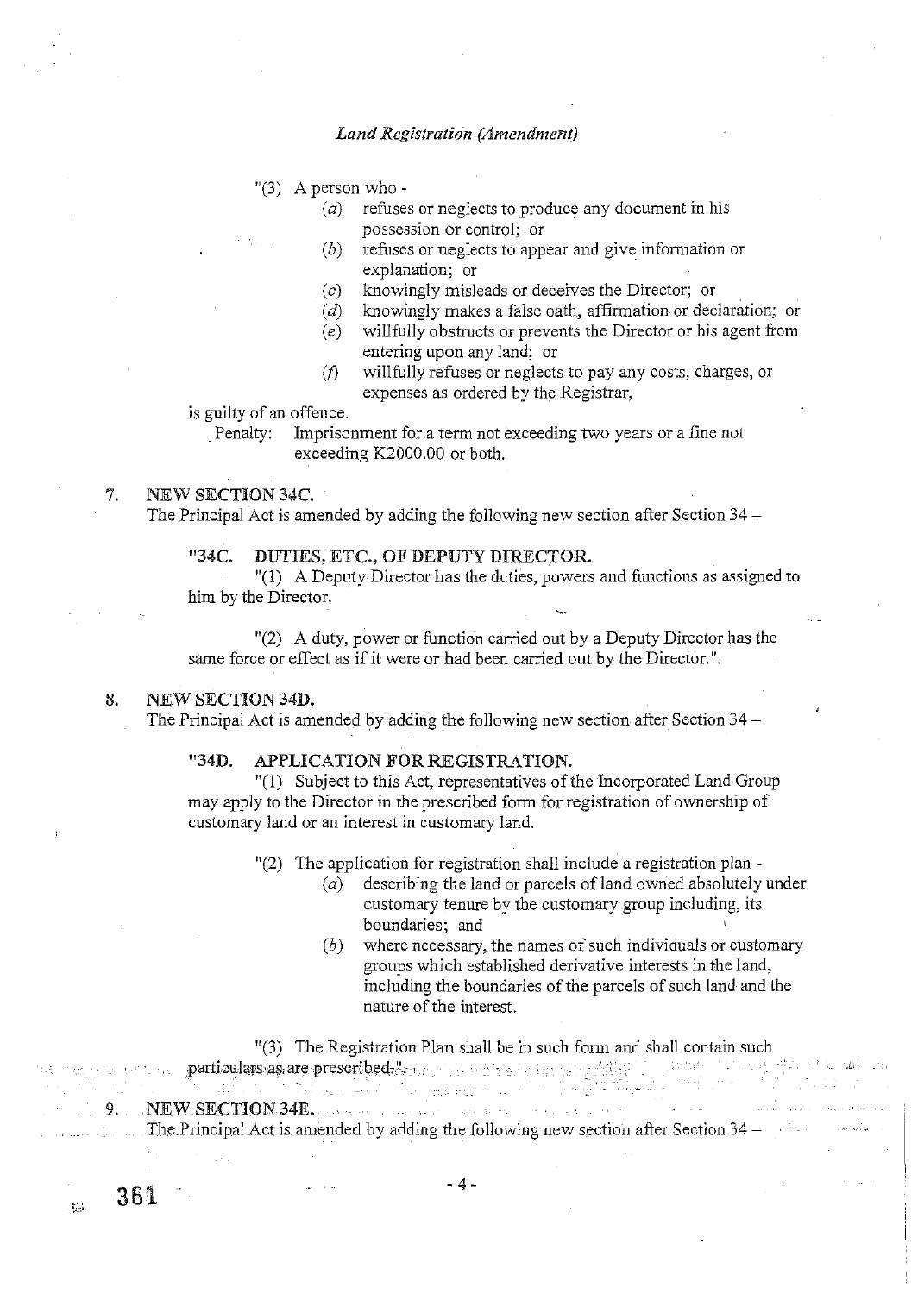# "34E. VERIFICATION.

"(1) Where an application has been made for the registration of customary land the Director shall as soon as practicable commence verification of the registration plan.

"(2) For the purposes of Subsection (1), the Director shall -

- $(a)$  conduct such investigations as are necessary to verify the membership of customary groups; and
- (b) malce such inspections of the land, together with appointed representatives of such customary groups as are necessary to verify the identity and the boundaries of parcels of land claimed by such customary land group as stated in the registration plan.".

# 10. NEW SECTION 34F.

The Principal Act is amended by adding the following new section after Section 34 -

### "34F. VERIFICATION OF REGISTRATION PLAN.

"(1) Upon the completion of his investigation, the Director shall, as soon as practicable, prepare a Registration Plan showing -

- ( $a$ ) the land or parcels of land owned absolutely under customary tenure by the customary group, including the boundaries; and
- $(b)$  the names of such individuals or customary groups which established derivative interests in the land, including the boundaries of the parcels of such land and the nature of the interest.

"(2) For the purposes of Subsection  $(1)(a)$ , the Director shall concern himself only with the area of the land determined as being in the ownership of the Clan.".

# 11. NEW SECTION 34G.

 $\epsilon_{\rm eff}$ 

The Principal Act is amended by adding the following new section after Section  $34 -$ 

#### "34G. PUBLICATION OF REGISTRATION PLAN.

"( 1) On the acceptance of a Registration Plan, the Director shall, as soon as practicable -

| (a)                                                                                                                                       | forward a copy of the Plan to the Regional Surveyor; and                                                                                                                                                                        |                                                                                                    |
|-------------------------------------------------------------------------------------------------------------------------------------------|---------------------------------------------------------------------------------------------------------------------------------------------------------------------------------------------------------------------------------|----------------------------------------------------------------------------------------------------|
| (b)                                                                                                                                       | give notice to the public indicating $-$                                                                                                                                                                                        |                                                                                                    |
|                                                                                                                                           | where the Registration Plan may be examined; and                                                                                                                                                                                |                                                                                                    |
|                                                                                                                                           | (ii) the procedure for making an objection to the contents                                                                                                                                                                      |                                                                                                    |
|                                                                                                                                           | of the Registration Plan; and                                                                                                                                                                                                   |                                                                                                    |
|                                                                                                                                           | we have a more precedent of the second of $\mathop{\rm ind}\nolimits$ the period of $\mathop{\rm not}\nolimits$ more than $90$ days within which an $\mathbb{Z}$ when $\mathbb{Z}$                                              |                                                                                                    |
|                                                                                                                                           | e de la componentación de la componentación de la construcción can be made.                                                                                                                                                     |                                                                                                    |
| and strength and several resolutions of the control of the contract of the control of the control of the second control of the control of |                                                                                                                                                                                                                                 | a shekarar 1992 na kata wasan ƙwallon ƙafa ta ƙasa ta ƙasar ƙasar ƙasar Nasar Afrika Afrika (1983) |
|                                                                                                                                           | المتعاهل وللمحادث والمستحدث والمستحدث المتحدث والمتحدث والمتحدة والمتحد والمتحد والمتحدث والمستحدث والمستحدث                                                                                                                    | <b>Contract Contract</b>                                                                           |
|                                                                                                                                           | 이 사이트 사이트 STATE STATE AND ARRANGEMENT AND A STATE OF THE ARRANGEMENT OF THE ARRANGEMENT OF THE ARRANGEMENT OF<br>The State of the Arrangement of the Arrangement of the Arrangement of the Arrangement of the Arrangement of th |                                                                                                    |

362

 $\mathbf{L}$ 

- 5 -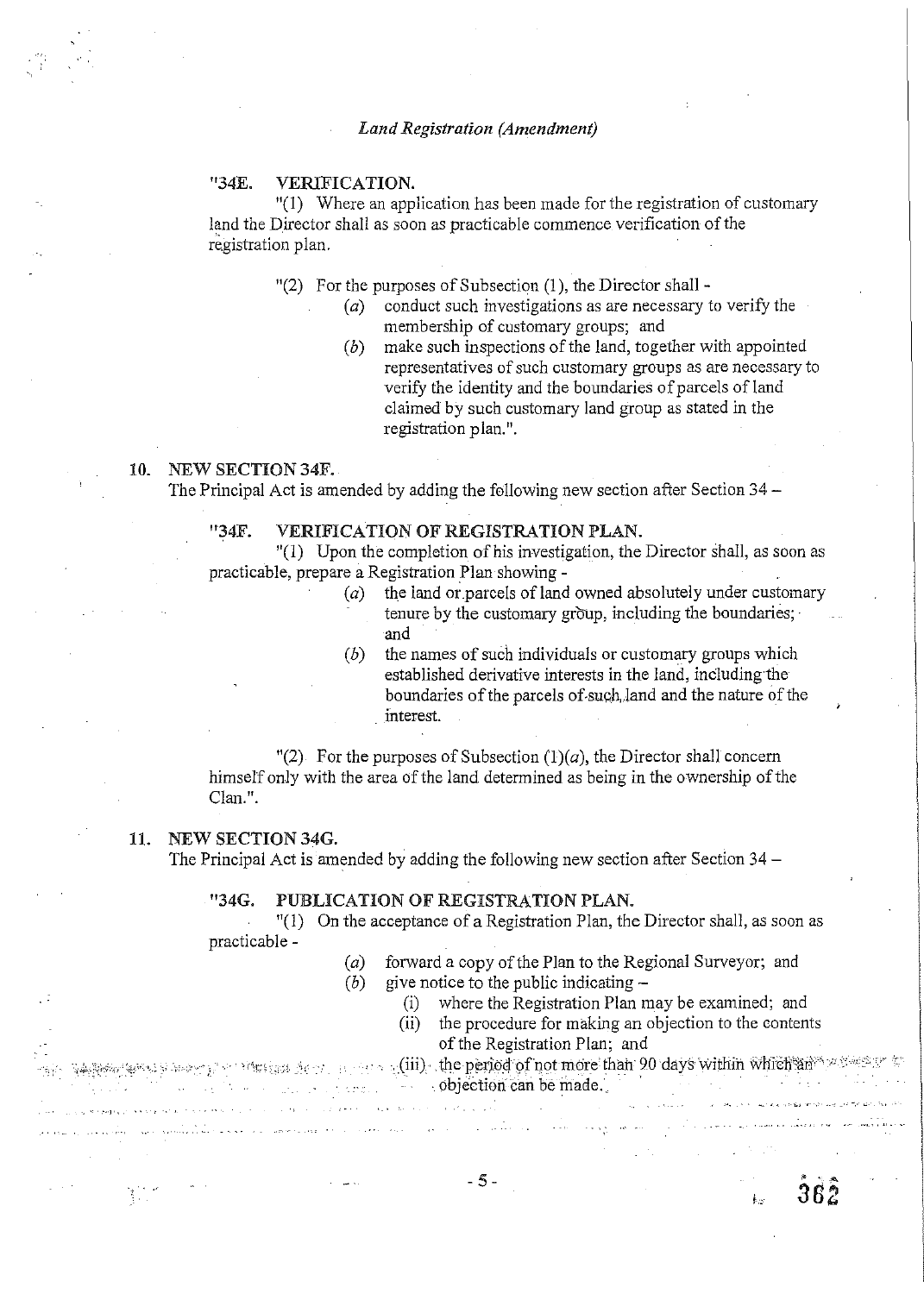"(2) The Director shall cause a notice made under Subsection  $(1)(b)$  to be advertised in such a manner he considers appropriate to bring it to the attention of all persons who may have an interest in the land or parcels of land the subject of the Registration Plan.".

#### 12. NEW SECTION 34H.

The Principal Act is amended by adding the following new section after Section 34 –

#### "34H. ADJUSTED REGISTRATION PLAN.

On the receipt of a copy of the Registration Plan the Regional Surveyor shall, where necessary, prepare an Adjusted Registration Plan showing such adjustments as are necessary to indicate -

- $(a)$  the situation of the land or parcels of land; and
- (b) any reservation, easement or other such interest acquired for public purposes by the State under any law; and
- *(c)* any right, title or interest granted by the State under any law and shall return the Adjusted Registration Plan to the Director as soon as practicable.".

#### 13. NEW SECTION 341.

The Principal Act is amended by adding the following new Section after Section 34 –

# "341. OBJECTIONS TO REGISTRATION PLAN.

"(1) A person who objects to the contents of a Registration Plan may, within the period specified in the notice, make an objection in writing to the Director.

- "(2) An objection under Subsection (1) shall specify
	- (a) whether, in the case of an objection from an individual, the person is objecting in his personal capacity or as a representative of a customary group; and
	- (b) the matters in the Registration Plan which are the subject of objection; and
	- *(c)* the area or areas within the Registration Area which are the subject of objection; and
	- (*d*) the grounds upon which the objection is made.".

#### 14. NEW SECTION 34J.

 $363$ 

 $\mathbf{E}$ 

The Principal Act is amended by adding the following new section after Section  $34 -$ 

## "34J. FINAL REGISTRATION PLAN.

"(1) Subject to Subsection (3), where, in respect of a Registration Plan-

- (a) the period specified in Section  $11(1)(b)(iii)$  has expired; and
- (b) the Registration Plan has been adjusted, where necessary, by
- $\cdots$  , the Regional Surveyor, the Director; shall, as soon as the same in the
	- practicable, prepare the Final Registration Plan;<br>experiences  $\sim 10^{-7}$  $\sim 10$

 $\alpha$  , and  $\alpha$  and  $\alpha$  , and  $\alpha$  , and  $\alpha$  , and  $\alpha$ 

 $\sim 10^{11}$  km

- 6-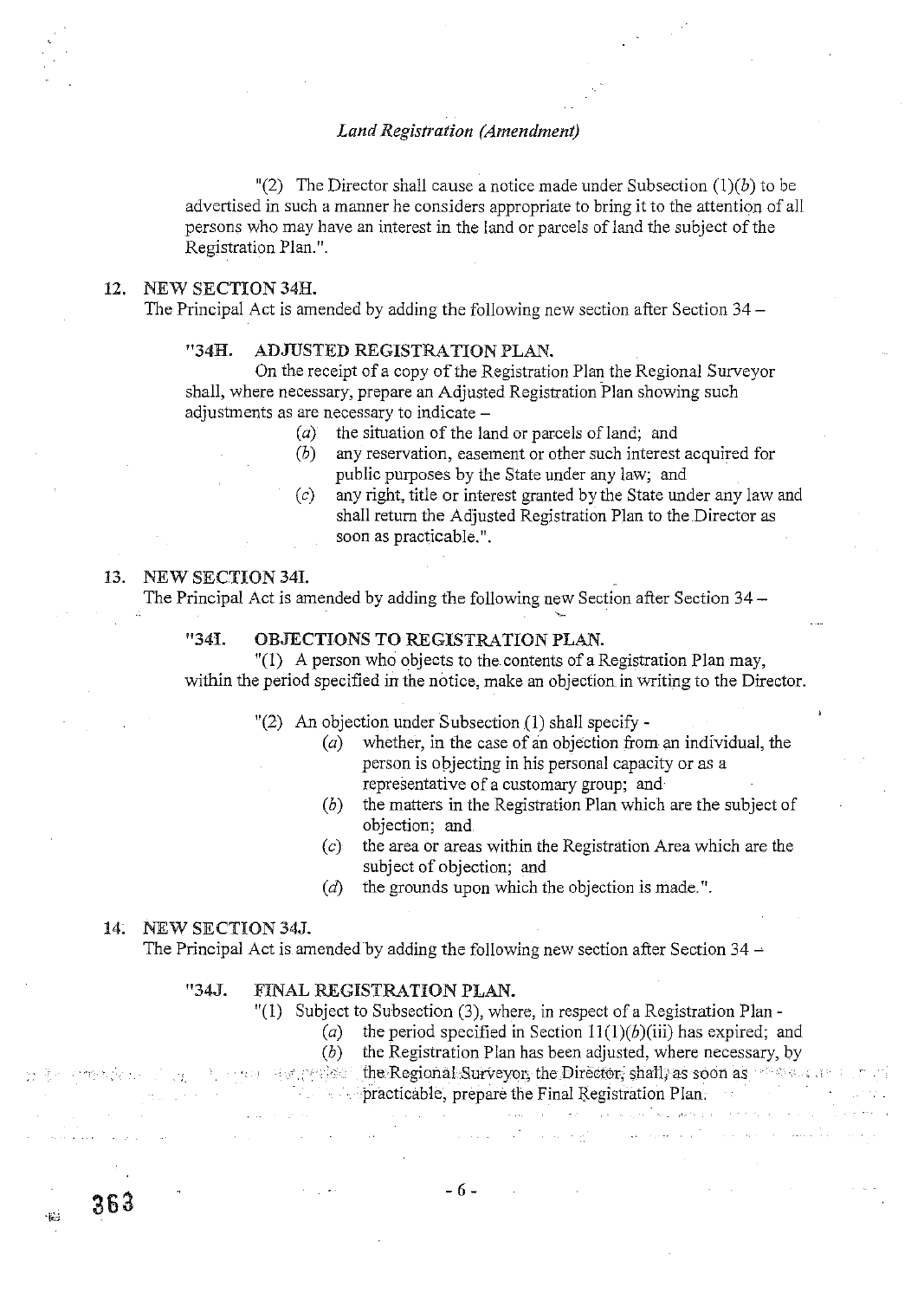$'(2)$  In preparing the Final Registration Plan, the Director shall take into consideration -

- (a) the Registration Plan prepared under Section 8; and'
- (b) the Adjusted Registration Plan prepared under Section 12; and
- (e) any objection made pursuant to Section 13.

"(3) Where any objection made under Section 13 conflicts with the Registration Plan or the Adjusted Registration Plan or both, the Director shall hear and determine the matter and shall not proceed with the preparation of the Final Registration Plan until the objection has been settled.".

# 15. NEW SECTION *34K.*

The Principal Act is amended by adding the following new section after Section  $34 -$ 

# *"34K.* REGISTRATION OF CLAN LAND.

The application for registration on behalf of the Incorporated Land Group

shall-

- *(a)*  be in the prescribed form; and
- (b) be accompanied by a copy of the instrument of incorporation; and
- (e) be accompanied by  $-$ 
	- (i) registration plan; and
		- (ii) such order of the court, document or instrument forming a good root of title.".

#### 16. NEW SECTION 34L.

The Principal Act is amended by adding the following new section after Section 34 –

#### "34L. ISSUE OF CERTIFICATE OF TITLE.

 $"(1)$  Where the customary group has been registered as the owner of land, the Registrar of Titles shall, upon payment of a prescribed fee, prepare and issue a Certificate of Title in the prescribed form in the name of the group.

"(2) In preparing a Certificate of Title under Subsection (1), the Registrar of Titles shall prepare a copy of the title for the purposes, of registration in the Register." .

#### 17. NEW SECTION 34M.

The Principal Act is amended by adding the following new section after Section 34 -

## "34M. EFFECT OF REGISTRATION.

|                          |  | $''(1)$ An entry in the Register -                                                                                           |
|--------------------------|--|------------------------------------------------------------------------------------------------------------------------------|
|                          |  | $\gamma$ and an experimental $\omega$ is conclusive evidence of the facts, and a series of the series of $\omega$            |
|                          |  | <b>Example 2.1</b> (b) unless endorsed otherwise, shall be deemed to guarantee the                                           |
| $\sim$ and $\sim$ $\sim$ |  | area and the boundary of the land to which the entry relates;                                                                |
|                          |  | The same property of the same $\operatorname{and}$ is a same property of the same property of the state of $\mathbb{R}^n$ is |

- 7 -

364

Кś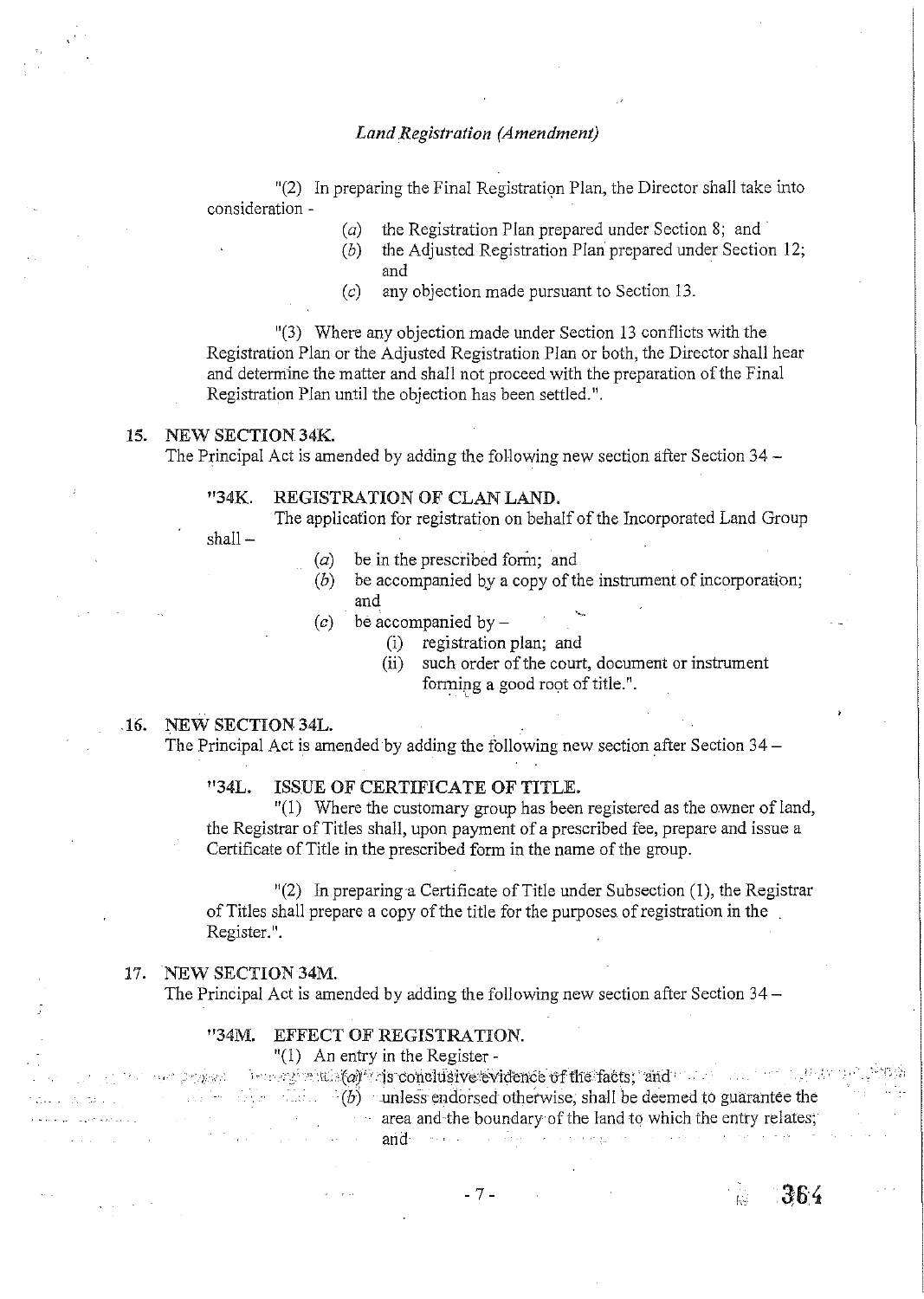- (c) shall be subject to such rights and interests as are recorded in the register.
- "(2) Registration of ownership which is inconsistent with
	- $(a)$  a title previously registered under the provision of this Act; or
	- (b) a reservation, easement or other such interest made by the State for public purposes under any law; or
	- (c) an estate, right, title or interest granted by the State under any law,

shall be ineffective to the extent of the inconsistency.".

## 18. NEW SECTIN 34N.

The Principal Act is amended by adding the following new section after Section 34-

#### "34N. CUSTOM.

"(1) Land entered in the Register under this Part and the right to ownership or possession of any such land or any right, title, or interest in or in relation to any such land shall cease to be subject to customary law.

 $'(2)$  Subsection (1) has no application to the transfer of a member's rights and custom shall apply.".

#### 19. NEW SECTION 340.

The Principal Act is amended by adding the following new section after Section 34-

# "340. LAND TRANSACTIONS.

"(1) An Incorporated Land Group registered as owner of clan land has power to grant derivative rights and interests in the land or portions to itself, any land group, unincorporated or incorporated, an individual or any entity on payment of a rent or rent free in such manner as provided in Part VI of the Principal Act.

"(2) Land transactions, unless provided to the contrary, are deemed to be on such terms and conditions provided for in Parts VI, VII and IX of the Principal Act.

"(3) The transfer of allodial title in clan land is prohibited.".

#### 20. NEW SECTION 34P.

 $-365$ 

The Principal Act is amended by adding the following new section after Section  $34-$ 

## "34P. CONTROLLING LAND TRANSACTIONS.

"(1) Part XVII of the Land Act, (Approval of Dealings), apply to dealings in Flandregistered under this Part, except for transactions between the Incorporated  $T^{\text{top}}$ Land Group and its members, corporate or unincorporated.'

.<br>Experimental consideration of the state of a call of social consideration of the state of  $\sim 10^7$ الأستناء الأوالي الأمار

 $-8 -$